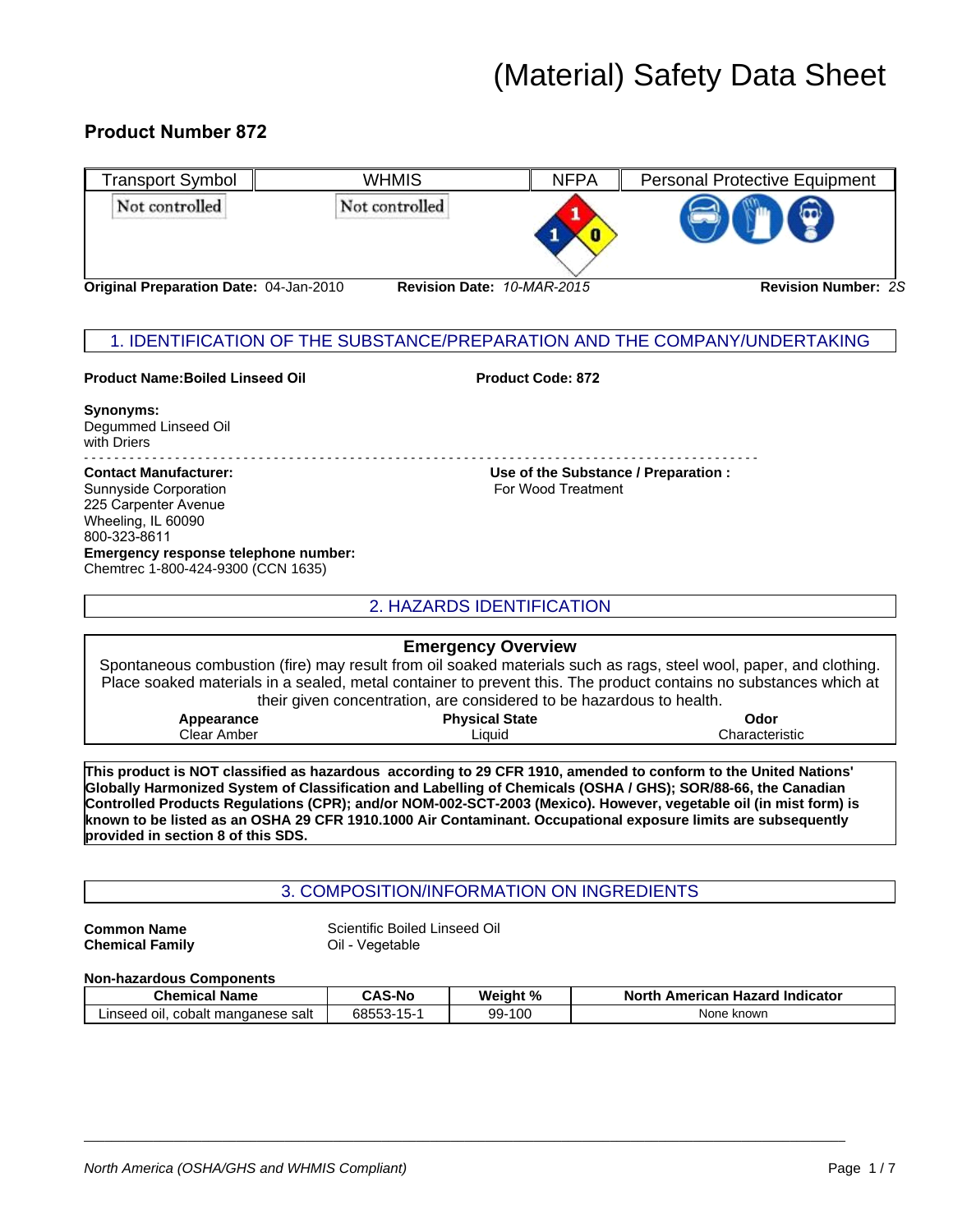# Revision Date:<br>
4. FIRST AID MEASURES<br>
I cases of doubt seek medical advice.<br>
Fig. 1 and the evelids

\_\_\_\_\_\_\_\_\_\_\_\_\_\_\_\_\_\_\_\_\_\_\_\_\_\_\_\_\_\_\_\_\_\_\_\_\_\_\_\_\_\_\_\_\_\_\_\_\_\_\_\_\_\_\_\_\_\_\_\_\_\_\_\_\_\_\_\_\_\_\_\_\_\_\_\_\_\_\_\_\_\_\_\_\_\_\_\_\_\_\_\_\_\_\_\_\_\_\_\_\_\_\_\_\_\_\_\_\_\_

# **Description of first aid measures**

**General Advice** When symptoms persist or in all cases of doubt seek medical advice.

**Eye Contact** Rinse thoroughly with plenty of water, also under the eyelids.

**Skin Contact** Wash off with warm water and soap.

**Inhalation** Move to fresh air in case of accidental inhalation of vapours or decomposition products.

**Ingestion** Not for human consumption. Clean mouth with water and afterwards drink plenty of water. Do not induce vomiting. Never give anything by mouth to an unconscious person.

# **Most important symptoms and affects, both acute and delayed**

**Eyes** Contact with eyes may cause mild irritation.

**Skin** Prolonged or excessive contact with skin may result in mild irritation, however, significant health injuries are not expected under normal use.

water, also under the eyelids.<br>
soap.<br>
soap.<br>
shadai inhalation of vapours or decomposition products.<br>
In mouth with water and afterwards drink plenty of water. Do not induce vom<br>
Just person.<br> **h** acute and delayed<br>
tion. **Inhalation** Refer to section 8 of this sheet for exposure limits. Excessive inhalation of mist may result in respiratory irritation. **Ingestion** Oral exposure is not anticipated under normal working conditions. May be harmful if swallowed.

# **Indication of any immediate medical attention and special treatment needed**

**Notes to Physician** Treat symptomatically.

# **Flammable Properties**

Material may pose fire hazard because it is dispersed (or spread) by water.

# **Extinguishing media**

**Suitable Extinguishing Media** Dry chemical. Dry chemical powder. Carbon dioxide (CO2). Foam. Sand. Fog. Use extinguishing measures that are appropriate to local circumstances and the surrounding environment.

**Unsuitable Extinguishing Media** Do not use a solid water stream as it may scatter and spread fire.

# **Special hazards arising from the substance or mixture**

| <b>Hazardous Combustion Products</b> | Thermal decomposition can lead to release of irritating gases and vapors, Carbon          |
|--------------------------------------|-------------------------------------------------------------------------------------------|
|                                      | monoxide (CO), Carbon dioxide (CO <sub>2</sub> ), Acrolein.                               |
| Specific Hazards Arising from the    | Risk of ignition. Rags and other materials containing this product may heat and           |
| <b>Chemical</b>                      | spontaneously ignite, if exposed to air. Store wiping rags and similar materials in metal |
|                                      | cans with tightly fitting lids. Cool closed containers exposed to fire with water spray.  |
| Sensitivity to mechanical impact     | No information available.                                                                 |
| Sensitivity to static discharge      | No information available.                                                                 |

# **Advice for fire-fighters**

**Protective Equipment and Precautions for Firefighters** As in any fire, wear self-contained breathing apparatus pressure-demand, MSHA/NIOSH (approved or equivalent) and full protective gear.

# **NFPA**

**Flammability** 1 **Health** 1

**Physical hazard** None known **Stability and Reactivity** 0

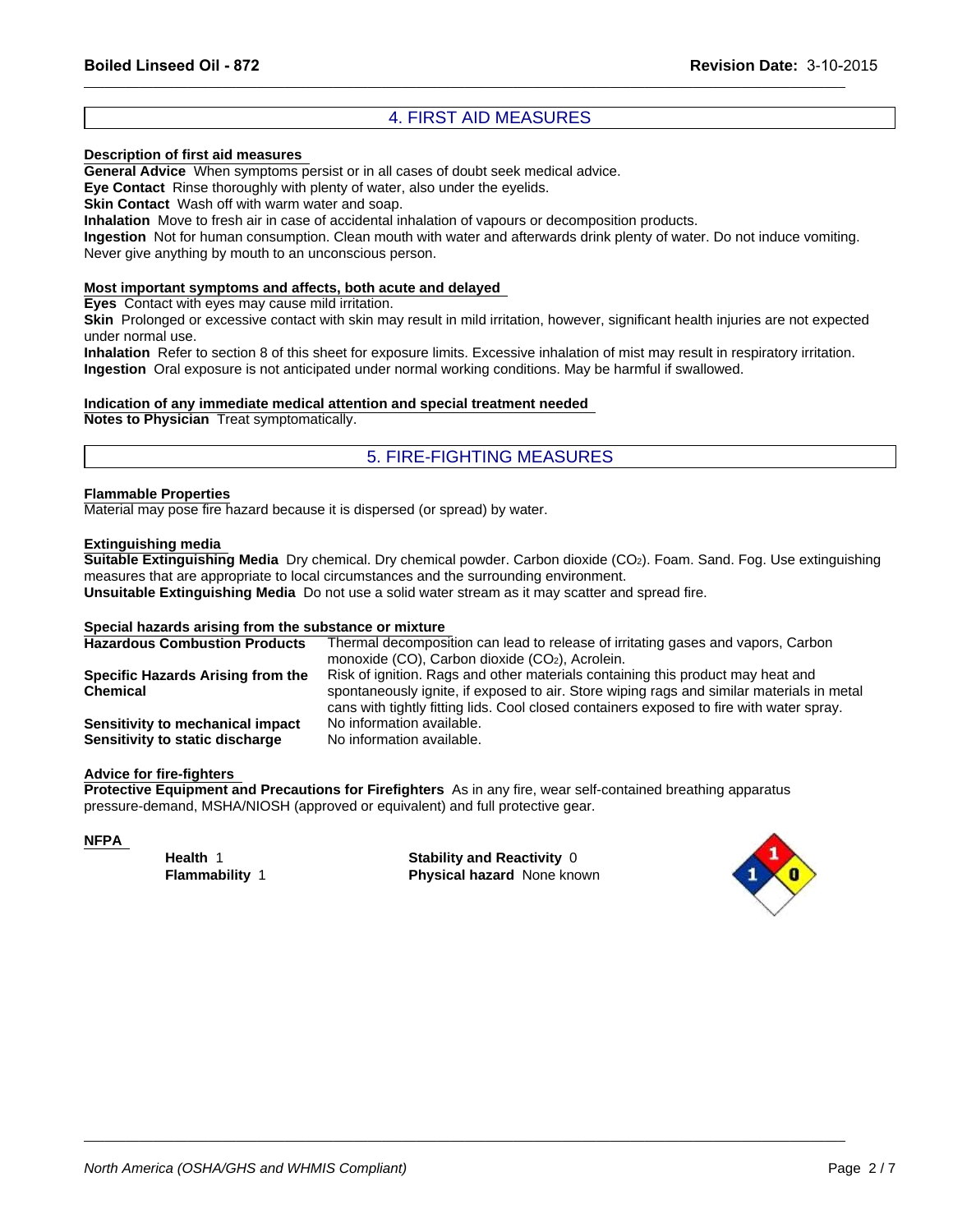\_\_\_\_\_\_\_\_\_\_\_\_\_\_\_\_\_\_\_\_\_\_\_\_\_\_\_\_\_\_\_\_\_\_\_\_\_\_\_\_\_\_\_\_\_\_\_\_\_\_\_\_\_\_\_\_\_\_\_\_\_\_\_\_\_\_\_\_\_\_\_\_\_\_\_\_\_\_\_\_\_\_\_\_\_\_\_\_\_\_\_\_\_\_\_\_\_\_\_\_\_\_\_\_\_\_\_\_\_\_

# **Personal Precautions**

Use personal protective equipment. Remove all sources of ignition. Avoid high pressure washing or generation of aerosols. Material can create slippery conditions. Revision Date: 3-10-201<br>6. ACCIDENTAL RELEASE MEASURES<br>nove all sources of ignition. Avoid high pressure washing or generation of aerosols.

# **Environmental Precautions**

Prevent further leakage or spillage if safe to do so. Do not allow product to reach soil, sewage system or any water course. **Methods for Clean-up**

Mage if safe to do so. Do not allow product to reach soil, sewage system or any water course.<br>
Sorbent material. Use dry spill kit material or sand, collect in appropriate containers. For disposal<br>
ean contaminated surfac REVISION Date. 3-10<br>CCIDENTAL RELEASE MEASURES<br>Il sources of ignition. Avoid high pressure washing or generation of aerose<br>is so. Do not allow product to reach soil, sewage system or any water cour:<br>I. Use dry spill kit ma Dam up. Soak up with inert absorbent material. Use dry spill kit material or sand, collect in appropriate containers. For disposal information see section 13. Clean contaminated surface thoroughly.

# **Other Information**

Oil soaked materials may spontaneously combust

# **Handling**

Ensure adequate ventilation. Do not use pressure to empty drums. Keep away from open flames, hot surfaces and sources of ignition.

# **Exposure Limits**

|                                                |                           | 8. EXPOSURE CONTROLS / PERSONAL PROTECTION                                                                                                   |                                                   |                                                                                   |
|------------------------------------------------|---------------------------|----------------------------------------------------------------------------------------------------------------------------------------------|---------------------------------------------------|-----------------------------------------------------------------------------------|
| <b>Exposure Limits</b><br><b>Chemical Name</b> | <b>ACGIH TLV</b>          | As an airborne mist containing vegetable oil, exposure limits pertaining to "vegetable oil mist" have been provided below<br><b>OSHA PEL</b> | <b>MEXICO</b>                                     | <b>NIOSH</b>                                                                      |
| Linseed oil, cobalt<br>manganese salt          |                           | Ceiling: $5 \text{ mg/m}^3$ Mn                                                                                                               |                                                   | IDLH: $500 \text{ mg/m}^3$<br>STEL: $3 \text{ mq/m}^3$ Mn<br>TWA: 1 $mq/m3$ Mn    |
| vegetable oil mist                             | TVL: $10 \text{ mg/m}(3)$ | TWA: $5 \text{ mg/m}^3$ mist,<br>respirable fraction<br>TWA: 15 mg/m <sup>3</sup> mist, total                                                | TWA: 10 mg/m <sup>3</sup> except<br>irritant oils | TWA: $10 \text{ mg/m}^3$ total mist<br>TWA: $5 \text{ mg/m}^3$ respirable<br>mist |

# and follow given exposure limits at the workplace. Ensure that eyewash stations and safet<br>showers are close to the workstation location.<br>Handle in accordance with good industrial hygiene and safety practice.<br>Handle in acco **Engineering Measures** Ensure adequate ventilation, especially in confined areas. Apply technical measures to comply with the occupational exposure limits. However it is the duty of the user to verify this and follow given exposure limits at the workplace. Ensure that eyewash stations and safety showers are close to the workstation location. **General Hygiene Considerations** Handle in accordance with good industrial hygiene and safety practice. **Personal Protective Equipment Eye/face Protection.** If exposed to airborne mist, or if splashing is possible, appropriate safety glasses with side-shields or safety goggles are recommended. **Skin and Body Protection** Oil resistant gloves are recommended. Appropriate body protection should be selected based on activity and possible exposure. Also take into consideration the specific local conditions under which the product is used. **Respiratory Protection** In case of mist, spray or aerosol exposure wear suitable personal respiratory protection.

| Appearance            | Clear Amber      |
|-----------------------|------------------|
| <b>Physical State</b> | Liquid           |
| Odor                  | Characteristic   |
| <b>Odor Threshold</b> | Not applicable   |
| рH                    | Not applicable   |
| <b>Flash Point</b>    | > 99 °C / 210 °F |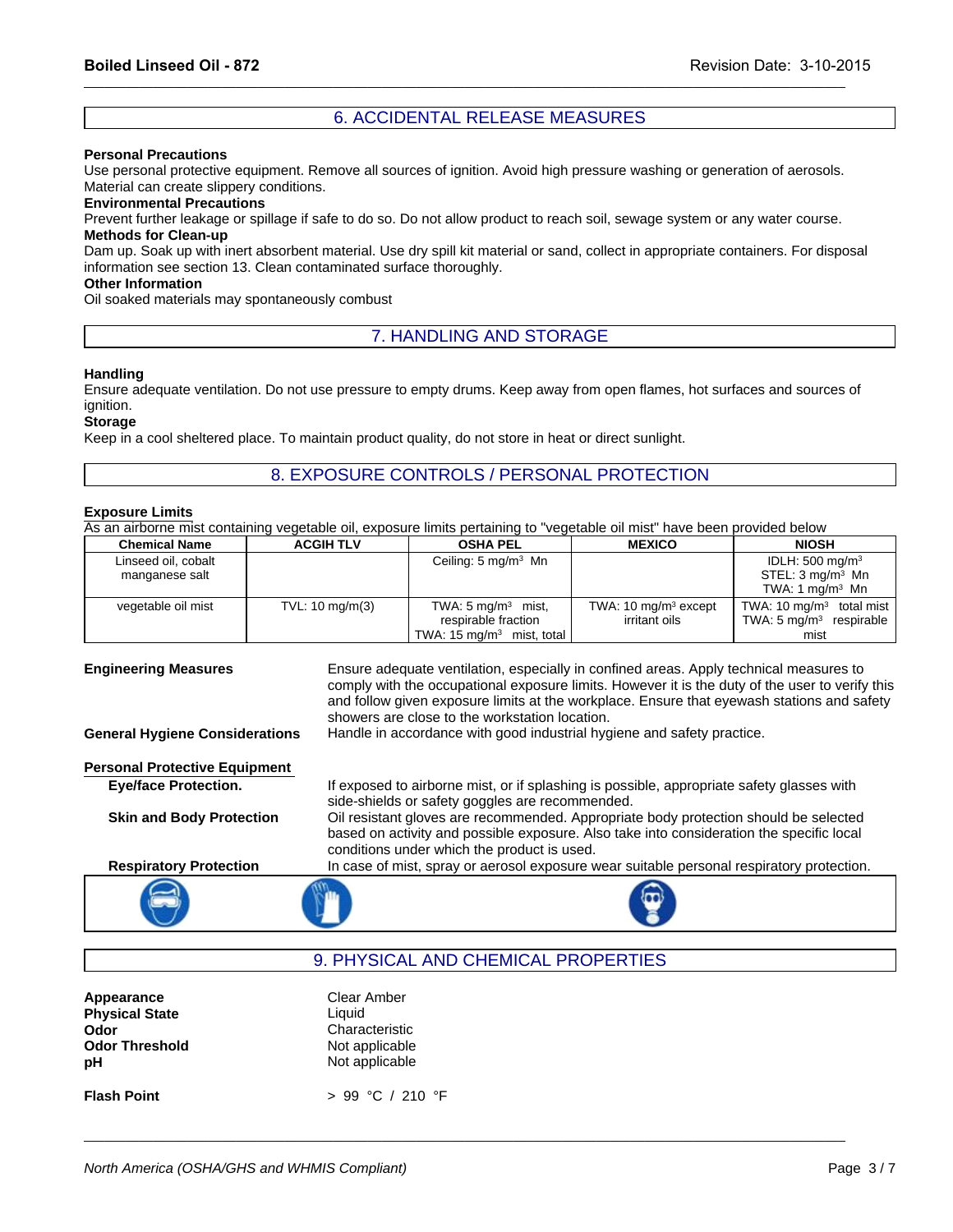| <b>Autoignition Temperature</b><br><b>Boiling point</b><br><b>Melting/Freezing Point</b><br><b>Decomposition temperature</b><br><b>Oxidizing Properties</b>                                                                                   | 344 °C / 651 °F<br>No information available<br>No information available<br>No information available<br>Not expected to be oxidising                                                                      |
|-----------------------------------------------------------------------------------------------------------------------------------------------------------------------------------------------------------------------------------------------|----------------------------------------------------------------------------------------------------------------------------------------------------------------------------------------------------------|
| <b>Water Solubility</b><br>Solubility(ies)<br><b>Evaporation Rate</b><br><b>Vapor Pressure</b><br><b>Vapor Density</b><br><b>Specific Gravity / Relative Density</b><br><b>Viscosity</b><br><b>Partition Coefficient</b><br>(n-octanol/water) | Insoluble<br>Soluble in many organic solvents<br>Nonvolatile<br>No information available<br>Nonvolatile<br>$0.93 \ @ \ 25^{\circ}C / 77^{\circ}F$<br>A (Gardner-Holdt Scale)<br>No information available |
|                                                                                                                                                                                                                                               | <b>10. STABILITY AND REACTIVITY</b>                                                                                                                                                                      |
| <b>Stability</b> Stable under normal conditions.<br><b>Possibility of Hazardous Reactions</b> None under normal processing.                                                                                                                   | Conditions to Avoid Keep away from apon flames, bot surfaces and sources of ignition                                                                                                                     |

\_\_\_\_\_\_\_\_\_\_\_\_\_\_\_\_\_\_\_\_\_\_\_\_\_\_\_\_\_\_\_\_\_\_\_\_\_\_\_\_\_\_\_\_\_\_\_\_\_\_\_\_\_\_\_\_\_\_\_\_\_\_\_\_\_\_\_\_\_\_\_\_\_\_\_\_\_\_\_\_\_\_\_\_\_\_\_\_\_\_\_\_\_\_\_\_\_\_\_\_\_\_\_\_\_\_\_\_\_\_

**Conditions to Avoid** Keep away from open flames, hot surfaces and sources of ignition.

**Incompatible Materials** No materials to be especially mentioned.

molotalie<br>
11. To STABILITY AND REACTIVITY<br>
10. STABILITY AND REACTIVITY<br>
10. STABILITY AND REACTIVITY<br>
ne under normal processing.<br>
en flames, hot surfaces and sources of ignition.<br>
De especially mentioned.<br>
ermal decompo **Hazardous Decomposition Products** Thermal decomposition leads to formation of acrolein, Carbon monoxide (CO), Carbon dioxide (CO2), Smoke, Fumes.

# **Information on toxicological effects**

| <b>Acute toxicity</b>             | Based on available data, no evidence of acute toxicity.                                                                                                                                                  |
|-----------------------------------|----------------------------------------------------------------------------------------------------------------------------------------------------------------------------------------------------------|
| Skin corrosion/irritation         | Based on available data, not, or only slightly irritating.                                                                                                                                               |
| Serious eye damage/eye irritation | Based on available data, no evidence of serious eye damage / irritation.                                                                                                                                 |
| Respiratory or skin sensitisation | Based on available data, not expected to be a skin or respiratory sensitiser.                                                                                                                            |
| <b>Germ cell mutagenicity</b>     | Based on available data, the classification criteria are not met.                                                                                                                                        |
| Carcinogenicity                   | Based on available data, the classification criteria are not met. No component of this<br>product present at levels greater than or equal to 0.1% is identified as a known or<br>anticipated carcinogen. |
| <b>Reproductive toxicity</b>      | Based on available data, no evidence of reproductive toxicity                                                                                                                                            |
| <b>STOT - single exposure</b>     | Based on available data, the classification criteria are not met.                                                                                                                                        |
| <b>STOT</b> - repeated exposure   | Based on available data, the classification criteria are not met.                                                                                                                                        |
| <b>Aspiration hazard</b>          | Based on available data, no known aspiration hazard.                                                                                                                                                     |

## **Potential health effects**

| <b>Eyes</b>       | Contact with eyes may cause mild irritation.                                                                                                       |
|-------------------|----------------------------------------------------------------------------------------------------------------------------------------------------|
| <b>Skin</b>       | Prolonged or excessive contact with skin may result in mild irritation, however, significant<br>health injuries are not expected under normal use. |
| <b>Inhalation</b> | Refer to section 8 of this sheet for exposure limits. Excessive inhalation of mist may result<br>in respiratory irritation.                        |
| Ingestion         | Oral exposure is not anticipated under normal working conditions. May be harmful if<br>swallowed.                                                  |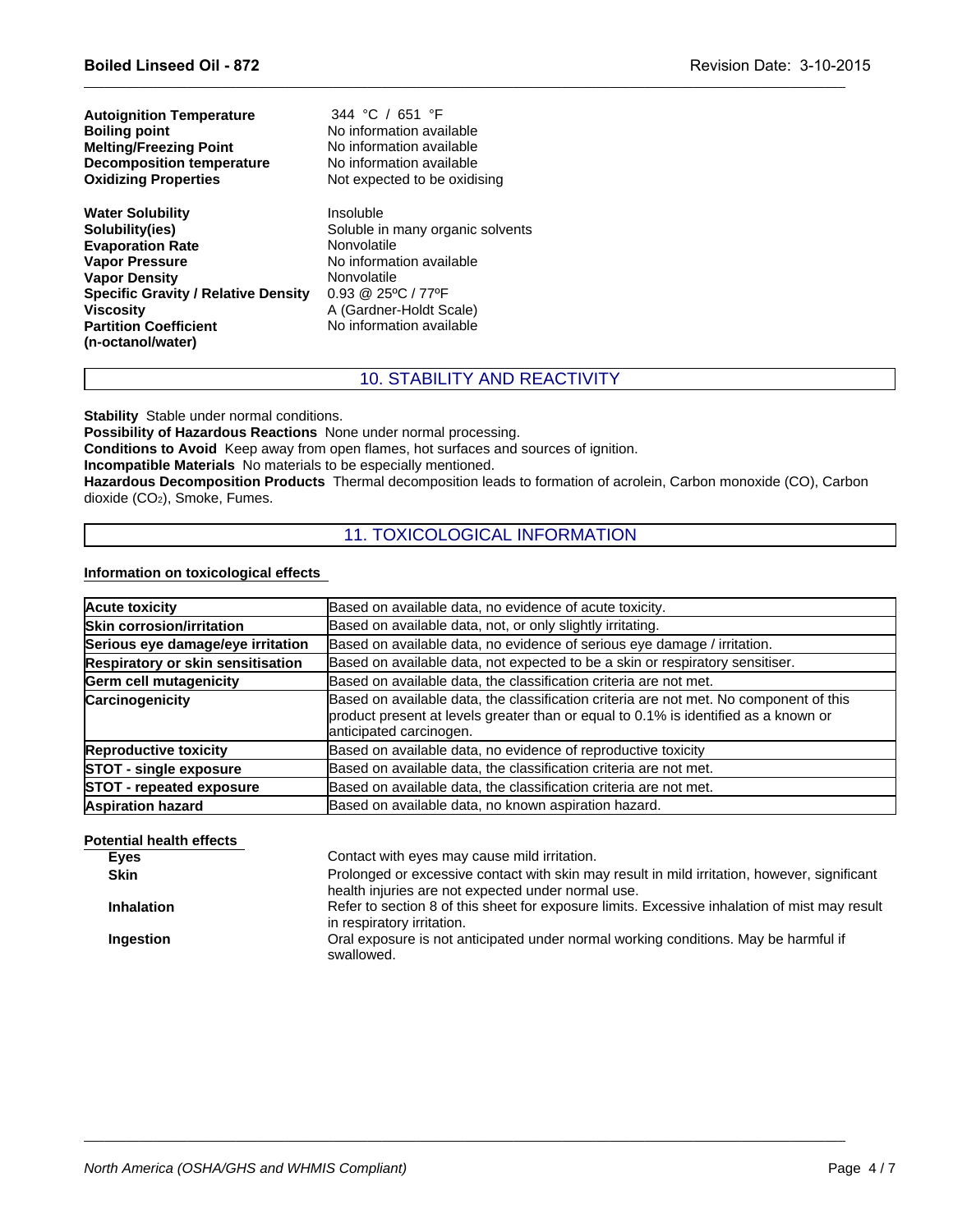# Revision Date: 3-10-20<br>
12. ECOLOGICAL INFORMATION<br>
<u>12. ECOLOGICAL INFORMATION</u>

\_\_\_\_\_\_\_\_\_\_\_\_\_\_\_\_\_\_\_\_\_\_\_\_\_\_\_\_\_\_\_\_\_\_\_\_\_\_\_\_\_\_\_\_\_\_\_\_\_\_\_\_\_\_\_\_\_\_\_\_\_\_\_\_\_\_\_\_\_\_\_\_\_\_\_\_\_\_\_\_\_\_\_\_\_\_\_\_\_\_\_\_\_\_\_\_\_\_\_\_\_\_\_\_\_\_\_\_\_\_

# **Ecotoxicity**

| <b>Boiled Linseed Oil - 872</b>                            |                                                                                                          | Revision Date: 3-10-2 |
|------------------------------------------------------------|----------------------------------------------------------------------------------------------------------|-----------------------|
|                                                            |                                                                                                          |                       |
|                                                            | <b>12. ECOLOGICAL INFORMATION</b>                                                                        |                       |
| <b>Ecotoxicity</b><br>Not classified for aquatic toxicity. |                                                                                                          |                       |
| <b>Persistence/Degradability</b><br><b>Mobility</b>        | No information available.<br>The product is insoluble and floats on water.                               |                       |
|                                                            | <b>13. DISPOSAL CONSIDERATIONS</b>                                                                       |                       |
|                                                            | Whenever possible, as rules and regulations allow, please recycle or manage materials to minimize waste. |                       |
| Waste Disposal Methode                                     | Dianage of in compliance with the lowe and requisions parteining to this product in                      |                       |

| <b>Persistence/Degradability</b><br><b>Mobility</b> | No information available.<br>The product is insoluble and floats on water.                                                                                                                                                                                                                                                                                              |
|-----------------------------------------------------|-------------------------------------------------------------------------------------------------------------------------------------------------------------------------------------------------------------------------------------------------------------------------------------------------------------------------------------------------------------------------|
|                                                     | <b>13. DISPOSAL CONSIDERATIONS</b>                                                                                                                                                                                                                                                                                                                                      |
|                                                     | Whenever possible, as rules and regulations allow, please recycle or manage materials to minimize waste.                                                                                                                                                                                                                                                                |
| Waste Disposal Methods                              | Dispose of in compliance with the laws and regulations pertaining to this product in your<br>jurisdiction. Oil soaked materials may spontaneously combust and should be properly<br>managed to avoid ignition and heat sources or oxygen rich environments. Collect and store<br>soaked materials in closed, water filled, metal containers to help prevent combustion. |
| <b>Contaminated Packaging</b>                       | Empty containers should be decontaminated and taken for local recycling, recovery or<br>waste disposal.                                                                                                                                                                                                                                                                 |
|                                                     | <b>14. TRANSPORT INFORMATION</b>                                                                                                                                                                                                                                                                                                                                        |

# **Domestic transport regulations (USA)**

# **Domestic transport regulations (Canada)**

# **Domestic transport regulations (Mexico)**

# **International transport regulations**

# **International Inventories**

| Domestic transport regulations (USA)                                                                                           |             |            |     |     |                                   |             |                            |              |              |             |              |
|--------------------------------------------------------------------------------------------------------------------------------|-------------|------------|-----|-----|-----------------------------------|-------------|----------------------------|--------------|--------------|-------------|--------------|
| <b>DOT</b> Not regulated                                                                                                       |             |            |     |     |                                   |             |                            |              |              |             |              |
| Domestic transport regulations (Canada)<br><b>TDG</b> Not regulated                                                            |             |            |     |     |                                   |             |                            |              |              |             |              |
| Domestic transport regulations (Mexico)<br><b>MEX</b> Not regulated                                                            |             |            |     |     |                                   |             |                            |              |              |             |              |
| International transport regulations<br><b>ICAO</b> Not regulated<br><b>IATA</b> Not regulated<br><b>IMDG/IMO</b> Not regulated |             |            |     |     |                                   |             |                            |              |              |             |              |
|                                                                                                                                |             |            |     |     | <b>15. REGULATORY INFORMATION</b> |             |                            |              |              |             |              |
| <b>International Inventories</b><br>The components of this product are reported in the following inventories:                  |             |            |     |     |                                   |             |                            |              |              |             |              |
| <b>Chemical Name</b>                                                                                                           | <b>TSCA</b> | <b>DSL</b> |     |     | <b>NDSL EINECS ELINCS</b>         | <b>AICS</b> | <b>ENCS</b><br><b>ISHL</b> | <b>CHINA</b> | <b>PICCS</b> | <b>KECL</b> | <b>NZIoC</b> |
| Linseed oil, cobalt                                                                                                            | Yes         | No         | Yes | Yes | No                                | Yes         | No                         | No           | <b>No</b>    | Yes         | Yes          |

# **USA**

# **Federal Regulations**

**Ozone Depleting Substances:**

No Class I or Class II material is known to be used in the manufacture of, or contained in, this product.

# **SARA 313**

Section 313 of Title III of the Superfund Amendments and Reauthorization Act of 1986 (SARA). This product is not known to contain chemicals at levels which are subject to the reporting requirements of the Act or regulations contained in 40 CFR 372. **CERCLA/SARA 103-302**

Sections 103-302 of Title III of the Superfund Amendments and Reauthorization Act of 1986 (CERCLA/SARA). This product is not known to contain chemicals at levels which are expected to be subject to the reporting requirements of the Act or regulations contained in 40 CFR 103-302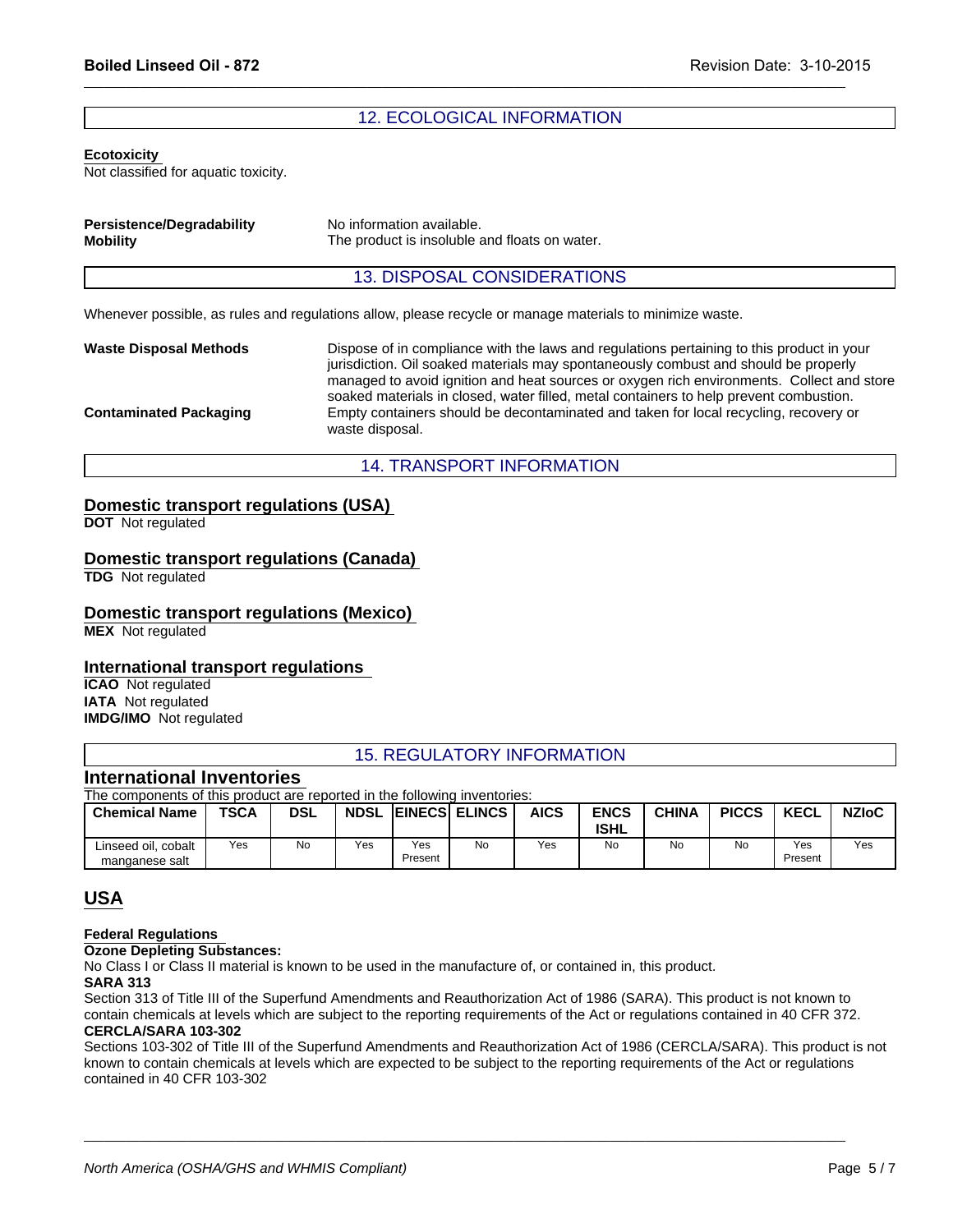| SARA 311/312 Hazardous Categorization |    |  |
|---------------------------------------|----|--|
| <b>Acute Health Hazard</b>            | No |  |
| <b>Chronic Health Hazard</b>          | N٥ |  |
| Fire Hazard                           | No |  |
| Sudden Release of Pressure Hazard     | No |  |
| <b>Reactive Hazard</b>                | No |  |

**Clean Air Act, Section 112 Hazardous Air Pollutants (HAPs) (see 40 CFR 63)** May contain trace HAPs.

# **State Regulations**

# **California Proposition 65**

This product is not known to contain chemicals listed under Proposition 65. This product may contain trace levels of chemicals listed ubder Prop. 65.

# **State Right-to-Know**

This product may contain one or more ingredient(s) which are subject to state right to know laws. Please contact your sales representative for ingredient details if needed.

\_\_\_\_\_\_\_\_\_\_\_\_\_\_\_\_\_\_\_\_\_\_\_\_\_\_\_\_\_\_\_\_\_\_\_\_\_\_\_\_\_\_\_\_\_\_\_\_\_\_\_\_\_\_\_\_\_\_\_\_\_\_\_\_\_\_\_\_\_\_\_\_\_\_\_\_\_\_\_\_\_\_\_\_\_\_\_\_\_\_\_\_\_\_\_\_\_\_\_\_\_\_\_\_\_\_\_\_\_\_

# **Canada**

**WHMIS Product Classification**

Not a WHMIS controlled product.

**WHMIS Ingredient Disclosure List IDL**

No known component is listed on the WHMIS ingredients disclosure list at reportable levels.

**(NPRI) Canadian National Pollutant Release Inventory**

The product is known to contain trace levels of part 1, group 1 substances.

**This product has been classified in accordance with the hazard criteria of the Controlled Products Regulations (CPR) and the SDS contains all the information required by the CPR.**

\_\_\_\_\_\_\_\_\_\_\_\_\_\_\_\_\_\_\_\_\_\_\_\_\_\_\_\_\_\_\_\_\_\_\_\_\_\_\_\_\_\_\_\_\_\_\_\_\_\_\_\_\_\_\_\_\_\_\_\_\_\_\_\_\_\_\_\_\_\_\_\_\_\_\_\_\_\_\_\_\_\_\_\_\_\_\_\_\_\_\_\_\_\_\_\_\_\_\_\_\_\_\_\_\_\_\_\_\_\_

**Mexico**<br>Mexico - Grade

Slight risk, Grade 1